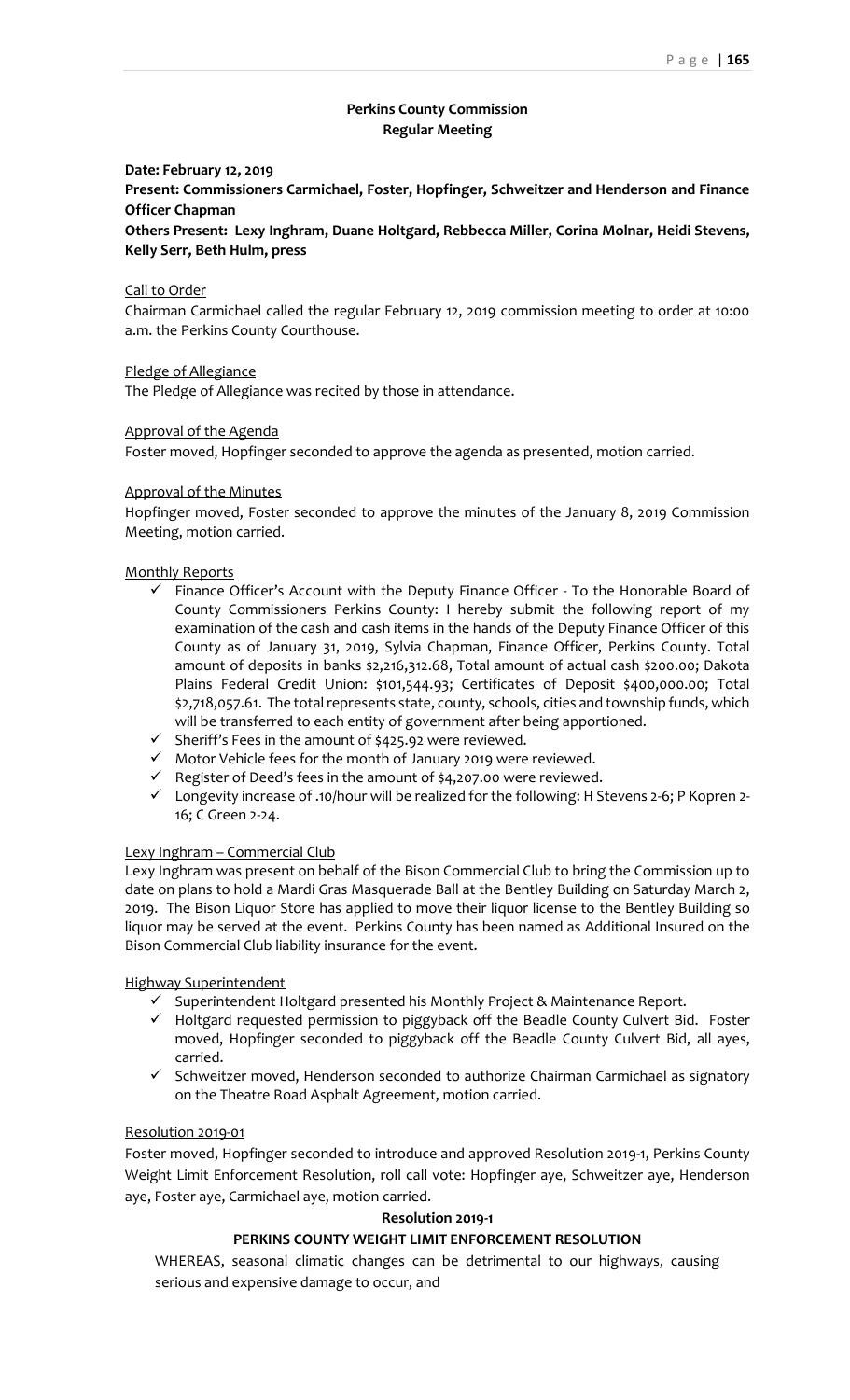WHEREAS, the Perkins County Board of County Commissioners desires to protect existing Perkins County Highways, ultimately saving tax dollars and,

WHEREAS, the Perkins County Board of County Commissioners desire the enforcement of weight limitations on Perkins County Roads as set forth and posted by the Perkins County Highway Superintendent,

NOW THEREFORE BE IT RESOLVED;

WHEREAS, the spring load restrictions on Perkins County Highways shall be set at six (6) tons per axle on County Highways C-19, C-3, C-9, C-9A, C-25 and C-2 during the spring thaw period and when limit signs are in place. The South Dakota Highway Patrol is hereby requested to enforce these spring weight restrictions on Perkins County Highways.

BE IT FURTHER RESOLVED, that the penalty for the violation of the load restrictions shall be set forth in SDCL 32-22-55.

# 2019 Equipment Rates

Henderson moved, Foster seconded to approve the 2019 Equipment Rates and Gravel Rates, motion carried.

# **2019 EQUIPMENT HOURLY COST**

| <b>MACHINES</b>        |                         | <b>PRICE PER HOUR</b> |
|------------------------|-------------------------|-----------------------|
| <b>PATROLS</b>         |                         | \$125.00              |
|                        | PATROLS- WITH SNOWPLOWS | \$150.00              |
| <b>LOADERS</b>         |                         |                       |
| RTL06, RTL84           |                         | \$125.00              |
| RTL95                  |                         | \$125.00              |
| <b>TL07</b>            |                         | \$125.00              |
| <b>RIDGE MULCHERS</b>  |                         | \$100.00              |
| <b>TRUCKS</b>          |                         |                       |
|                        | T97, T14, T14A MACKS    | \$100.00              |
|                        | <b>WITH SNOW PLOW</b>   | \$120.00              |
| T99, 02, 03, T14, T14A |                         | \$100.00              |
|                        | <b>WITH TRAILER</b>     | \$150.00              |
| <b>GRAVEL TRAILERS</b> |                         | \$50.00               |
| <b>MOWING TRACTORS</b> |                         | \$100.00              |
| <b>PICKUPS</b>         |                         | \$45.00               |
| FB07                   | <b>FLATBED TRAILER</b>  | \$60.00               |
| LB95 LOWBOY            |                         | \$60.00               |
|                        | CPS61 CHIP SPREADER     | \$90.00               |
|                        | SPR48 HYSTER ROLLER     | \$60.00               |
| <b>DT95</b>            | <b>DISTRIBUTOR</b>      | \$65.00               |
| AC86                   | AIR COMPRESSOR          | \$30.00               |
|                        | W2000 MILLER WELDER     | \$25.00               |
| WP2000                 | <b>HONDA WATER PUMP</b> | \$15.00               |
| <b>SAND SPREADERS</b>  |                         |                       |
| SS04 (T97)             |                         | \$50.00               |
| <b>SS06B (T14A)</b>    |                         | \$50.00               |
| SS14 (T14)             |                         | \$50.00               |
| <b>GRAVEL</b>          |                         | \$6.00/Ton            |
| PRIVATE SALE OF GRAVEL |                         | \$6.30/Ton            |
| <b>CHIPS</b>           |                         | \$12.00/Ton           |
| <b>SAND</b>            |                         | \$6.00/Ton            |
|                        |                         |                       |

Rebbecca Miller – 4-H Coordinator

 $\checkmark$  Rebbecca Miller was present to update the Board on the happenings at the Perkins County 4-H Office. They are working on obtaining two 4-H Adults, two 4-H Youth, two non 4-H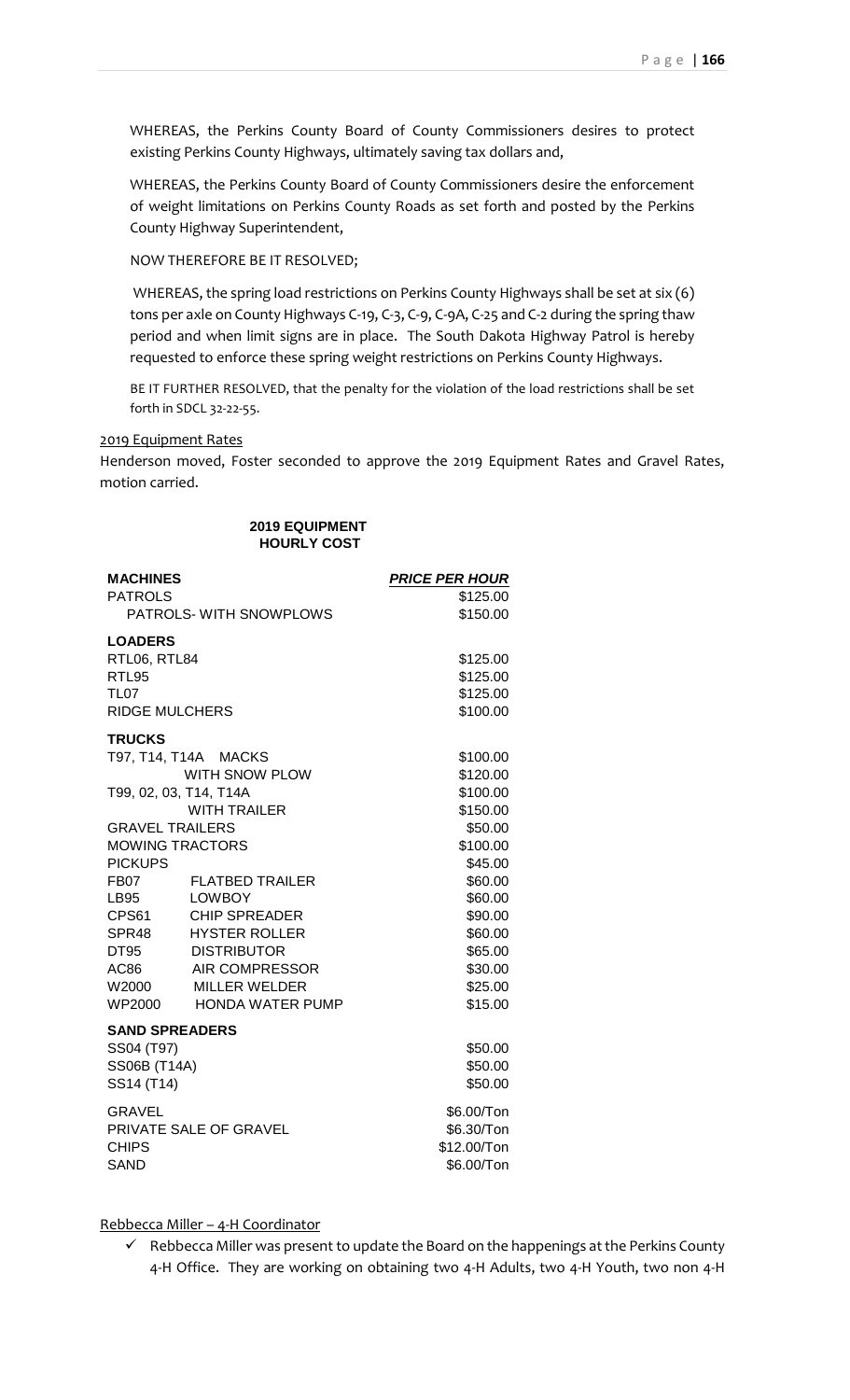Adults and two non 4-H Youth to sit on the 4-H Promotion and Expansion Board. She will report back when she has recommendations for the Board.

✓ Henderson moved, Foster seconded to approve the 2019 Memorandum of Understanding Between SDSU Extension and Perkins County and authorize Chairman Carmichael as signatory on the agreement, motion carried.

### **Abatements**

- ✓ Brad Burkhalter presented his case for abatement of the full taxes on Village of Prairie City Blk 5 Lots 13, 14 & 15 in the amount of \$2,113.68. Henderson moved, Schweitzer seconded to abate the full taxes on Village of Prairie City Block 5 lots 13, 14 & 15 (#16248) in the amount of \$2,113.68 due to tax exempt status, motion carried.
- ✓ Foster moved, Hopfinger seconded to abate the full taxes on the County owned property Milw Land Co 1<sup>st</sup> Addn Blk 30 Lot 4 (13294) in the amount of \$106.22 and Milw Land Co 1<sup>st</sup> Addn Blk 30 Lot 11 (13302) in the amount of \$240.40, motion carried.

### 11:00 Surplus Property

There were no bids received for the surplus property.

# Capital Outlay Accumulations

Foster moved, Henderson seconded to move \$200,000 per budget to Capital Outlay Accumulations, motion carried.

# Copier Quotes

Foster moved, Schweitzer seconded to authorize the Finance Officer, Register of Deeds and the Director of Equalization to review the bids on the copy machines and make the purchase decision, motion carried.

### Claims

The following claims were presented and approved for payment, January payroll: 78,504.50; IRS, fica, 7,763.17; SD Retirement, retirement, 6,301.29; Delta Dental, insurance, 1,387.86; Medico Life, insurance, 123.12; Wellmark, insurance, 24,622.24; SDPEF, insurance, 99.00; HRA Reimbursements, 783.05; American Solutions for Business, supplies, 710.07; Denise Andahl, ct reporting, 423.00; Prairie Hills Transit, 2019 subsidy, 7,500.00; Black Hills Family Practice, jail meds, 405.06; BH Oral & Maxill Surgery, jail meds, 2,025.25; BH Council of Local Govt, fees, 901.00; Bison Courier, publishing, 218.77; Bison Food, supplies, 31.88; Bison Grain, supplies, 117.90; Bison Implement, repairs/supplies, 3,115.14; Bootz & Tires, repairs, 213.50; Brosz Engineering, prof fees, 7,925.00; CAVA, 2019 subsidy, 1,000.00; Chapman's Electronics, repairs, 83.99; Connecting Point, maintenance, 260.00; County Drug, jail meds, 40.24; Crane, Roseland, Melling, ct appt atty, 8,392.20; Current Connection, supplies/equipment, 1,668.00; Dakota Auto Parts, equipment, 99.98; Dakota Feed & Seed, supplies, 19.00; Dakota Herald, publishing, 230.09; Discovery Benefits, Inc, HRA fees, 1,458.00; Eagle Nest Truck, repairs, 5,195.96; EMC Insurance, general liability, 56,809.00; Faith Ambulance, 2019 subsidy, 1,000.00; Five Counties, blood testing, 100.00; G&O Paper, supplies, 1,013.40; Grand Electric, utilities, 1,683.55; Grimms Pump, repairs, 109.01; Karen Hunt, ct appt atty, 512.70; Inland Truck Parts, repairs, 80.00; Jenner Equipment, repairs, 79.36; John Deere Financial, repairs, 387.47; Lawson Products, supplies, 216.68; Lemmon EMT, mileage, 1,159.74; Lodgepole Creek Ranch, chemical rebate, 807.92; Lodgepole Propane, propane, 1,534.40; Matheson Tri-Gas Inc, supplies, 67.01; Meade Co Jail, jail board, 5,200.00; NAPA/Agpro, repairs, 398.82; National Pen, supplies, 94.90; Nelson Law, ct appt atty, 2,522.60; Newman Signs, supplies, 835.79; Northwest Farm & Home, supplies, 146.94; S Penfield, rent, 400.00; Pennington Co Jail, transportation, 174.00; Perkins Co Conservation Dist, 2019 subsidy, 10,500.00; Pharmchem Inc, testing, 57.10; Premier Equipment, repairs, 699.71; Qualified Presort Service, prof fees, 3,200.78; Rapid City EM Service, jail meds, 148.30; Rapid City Regional Hospital, jail meds, 12,621.78; Runnings, supplies, 942.42; SBM, maintenance, 28.17; SD Dept of Health, blood testing, 40.00; SD Developmental Center, subsidy, 60.00; SDAAO, registration, 300.00; Servall Uniform & Linen, supplies, 106.52; Shopko Pharmacy, jail meds, 224.10; H Stevens, supplies, 13.83; Steppich Inc, supplies, 372.60; Sturgis Ambulance, jail meds, 366.47; SW Crime Conference, dues, 70.00; Theo's Bakery, supplies, 72.00; Three Rivers MH, 2019 subsidy, 6,000.00; Town of Bison, utilities, 213.06; Trans Source, repairs,